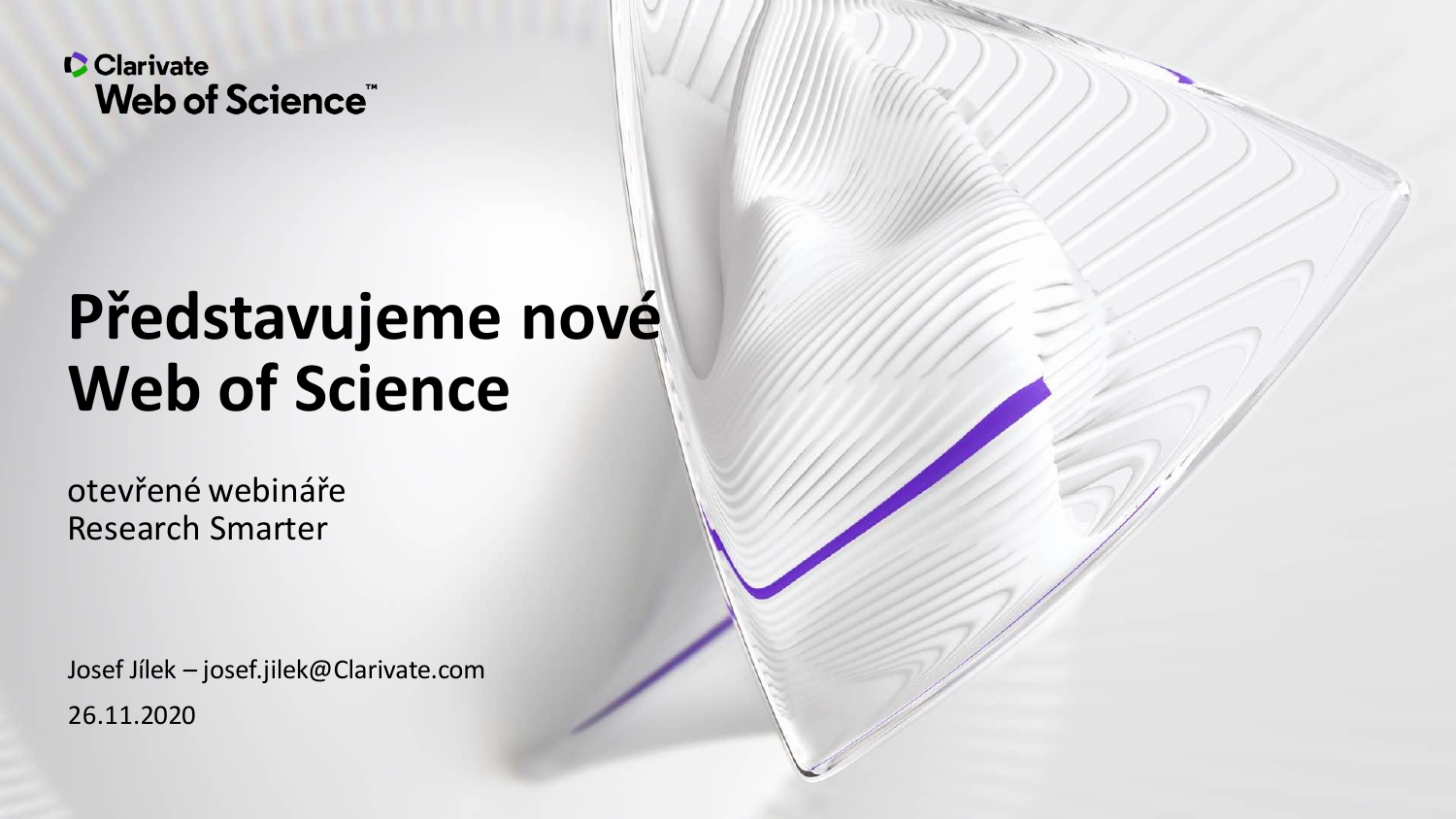### **Clarivate is supporting complete Research cycle**



#### **Web of Science**

The world's largest and highest quality publisherneutral citation index.

#### **InCites**

Analyze institutional productivity and benchmark your output against peers worldwide.

### **ScholarOne**

Simplified submission workflows and peer review for scholarly publishers and societies.

#### **Essential Science Indicators**

Reveals emerging science trends as well as influential individuals, institutions, papers, journals, and countries across 22 categories of research.

#### **Journal Citation Reports**

The world's most influential and trusted resource for evaluating peer-reviewed publications.

#### **EndNote**

A smarter way to streamline references and write collaboratively.

#### **Kopernio**

Fast, one-click access to millions of high-quality research papers.

#### **Converis**

One flow to let institutions collect, manage, and report on all research activity, working seamlessly with an institutions existing systems.

### **Web of Science Author Connect**

Reach leading researchers in the sciences, social sciences, and arts and humanities.

### **Publons**

Supporting researchers through documenting their peer-review and journal editing contributions, providing guidance and best practice for the peerreview process, as well as increasing the overall visibility of their research and its impact.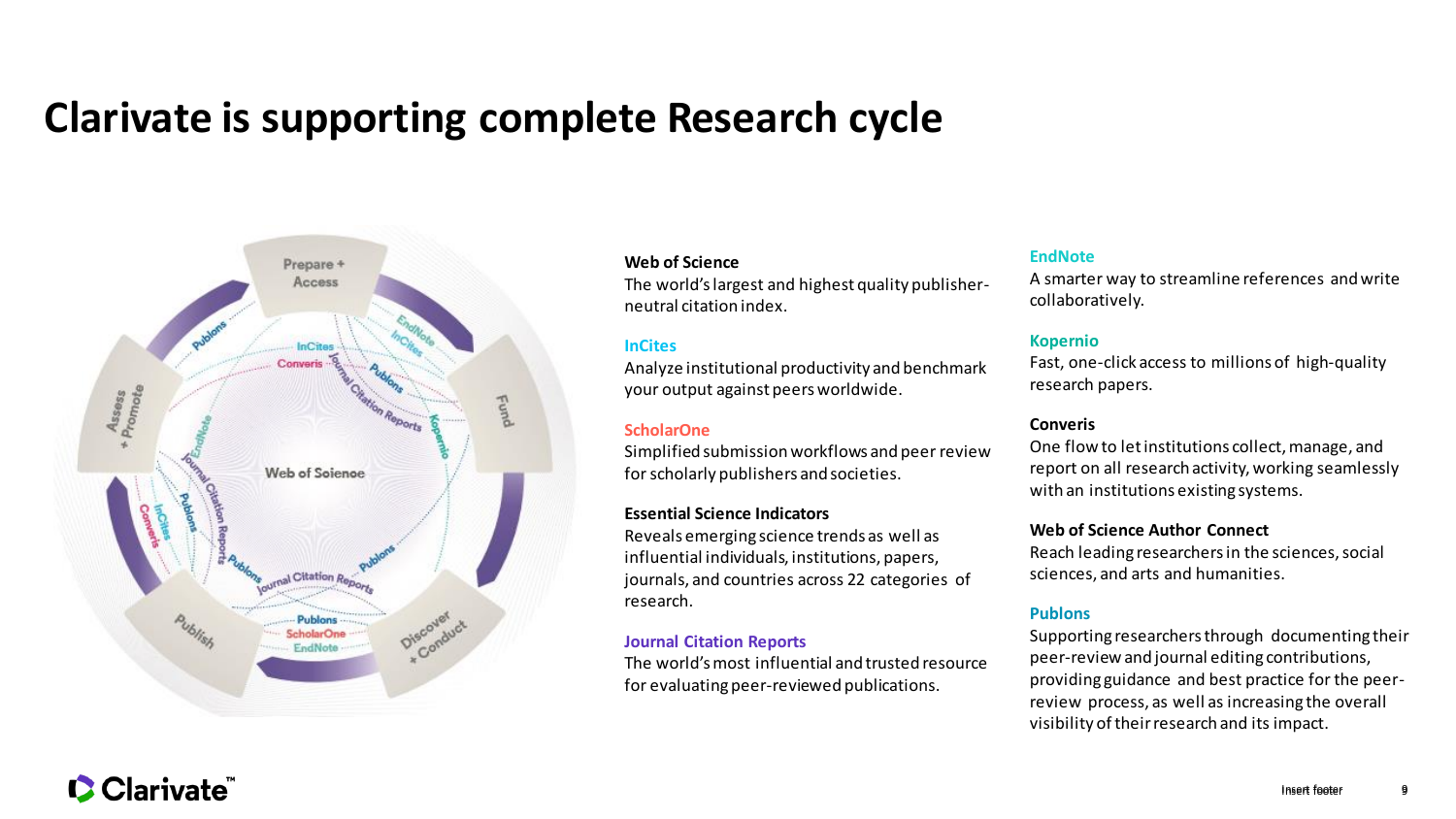## **The Web of Science Platform More than just science!**

Truly multidisciplinary research experience across science, social sciences, and arts and humanities

**~34,200** Journals across the platform

### **~21,000** Total journals in *Core Collection*

### **8 Million+**

Data Sets and Data **Studies** 

**200,000+** Conference records

Clarivate

## **12.6 Million**

Records with funding data

**80 Million** Patents for over 40 million inventions

### **Backfiles to 1900**

With cover-to-cover indexing

**100,000+** Books

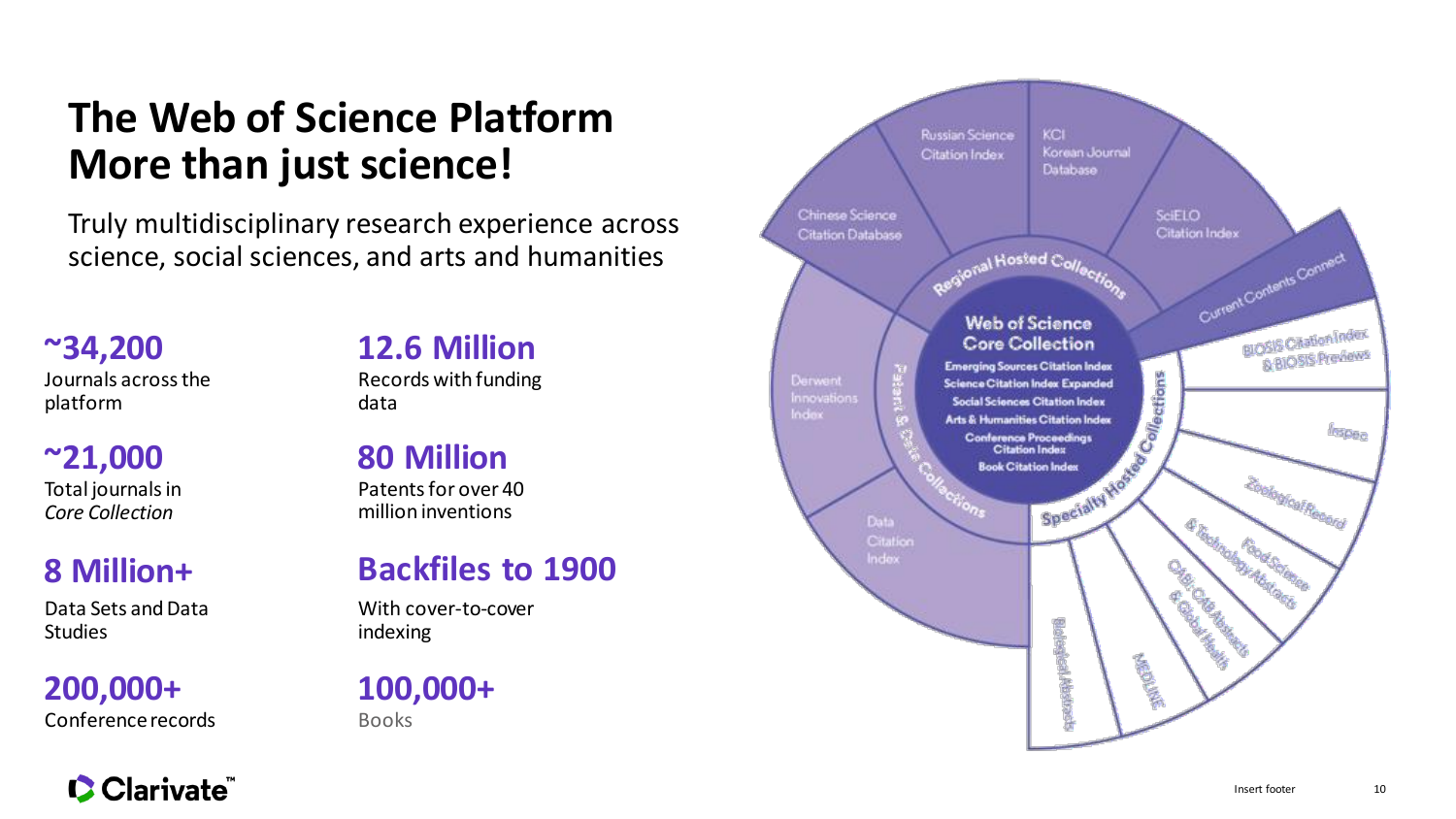### **Web of Science Core Collection**



| Coverage            | <b>Journals</b> | <b>Conference proceedings</b> | <b>Scholar books</b> |
|---------------------|-----------------|-------------------------------|----------------------|
| Web of Science Core | 21 4 19         | 220 753                       | 119 912              |
| Collection          | since 1900      | since 1990                    | since 2005           |

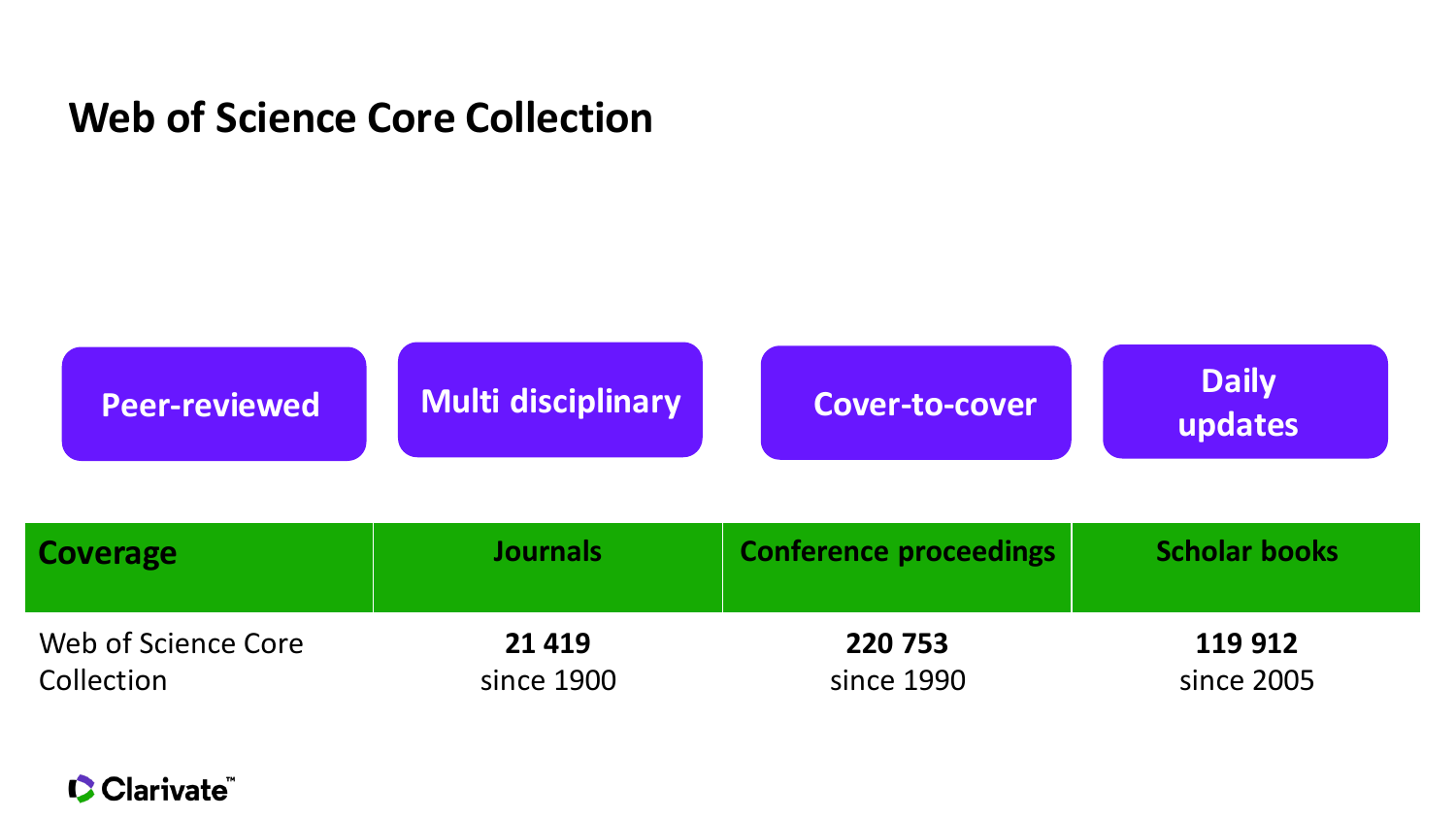### **Citation network**



#### **CITATION NETWORK OF EARLY DNA ARTICLES**



**CITATION INDEX** 



### **Dr. Eugene Garfield 1955 "ASSOCIATION OF IDEAS INDEX"**

### **Citation Indexes for Science**

A New Dimension in Documentation through Association of Ideas <http://garfield.library.upenn.edu/papers/science1955.pdf>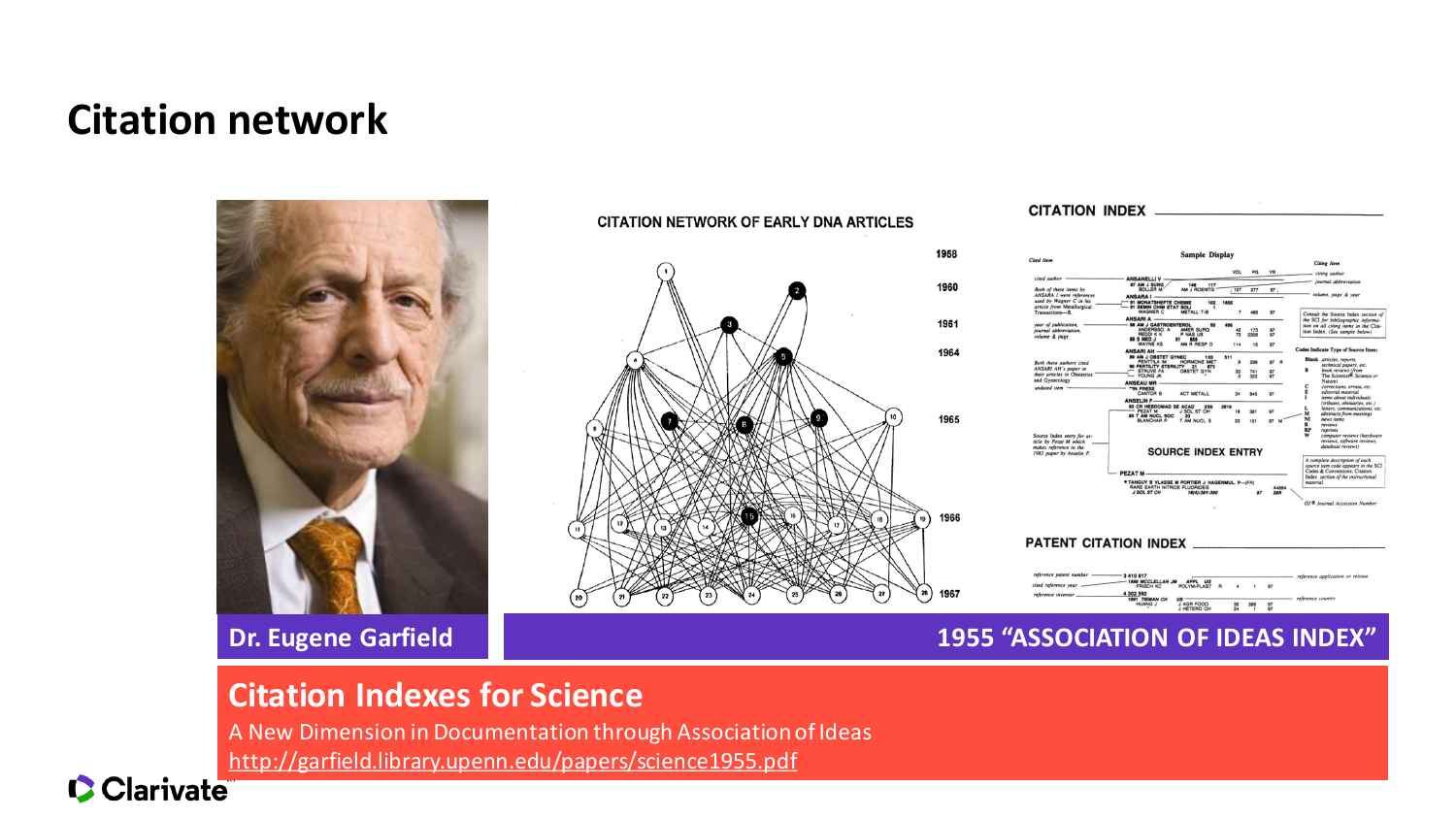# Živá ukázka webofknowledge.com/

# www.webofscience.com/

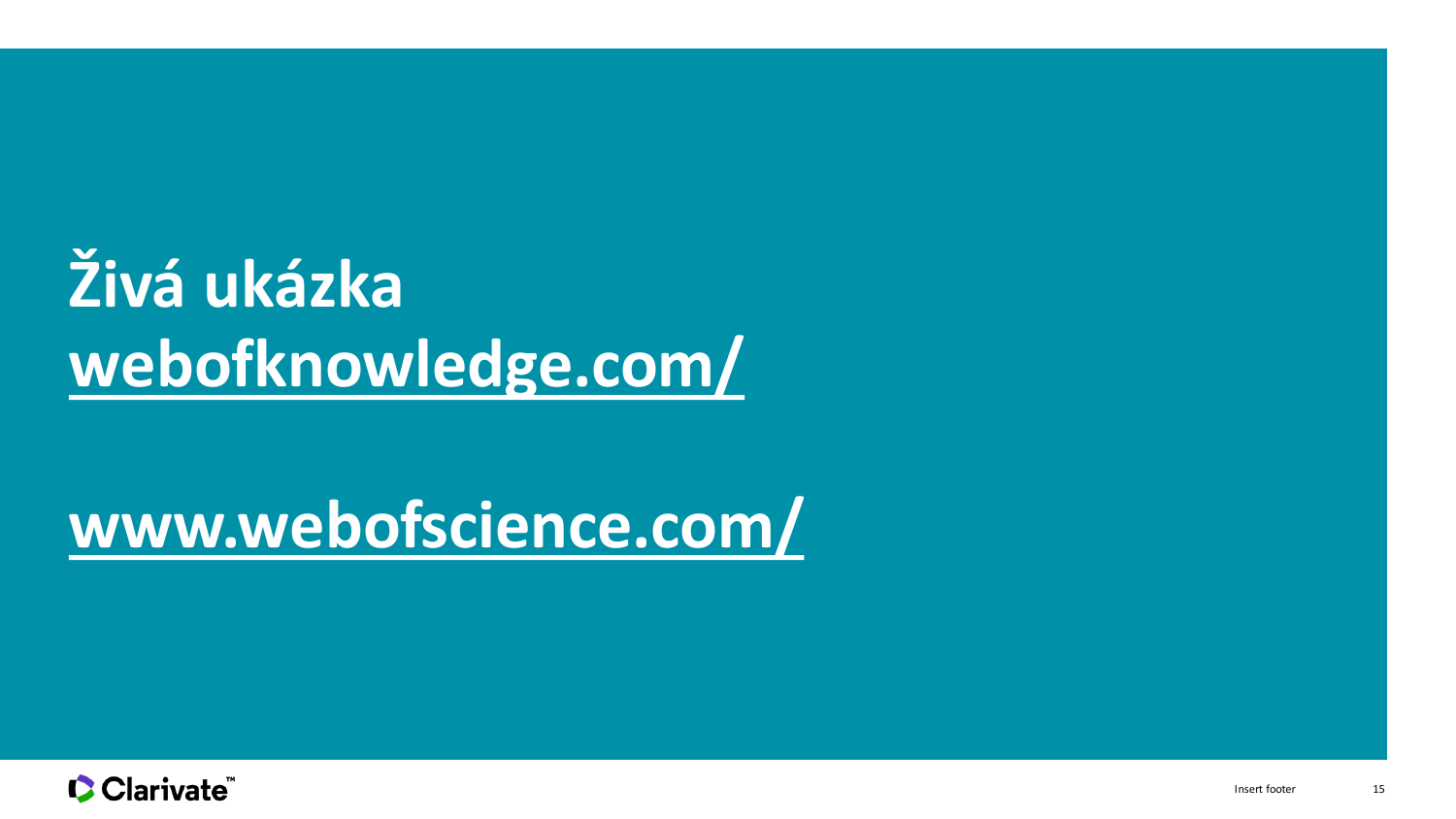# **Živá ukázka**

- 1. Jaké jsou nejvlivnější publikace v mém oboru?
- 2. Jak získat publikace autorů z našeho regionu?
- 3. Jak získat:
	- I. Významné časopisy v mém oboru?
	- II. Kdo jsou Key opinion leaders (KOL) v mém oboru?
	- III. Na které instituci se téma publikuje nejčastěji?
- 4. Jak můžu své vyhledávání rozšířit o další související publikace?
- 5. Jak vyhledat své publikace?
- 6. Jak mohu vylepšit viditelnost svých publikací?
- 7. Jak mohu sledovat citační ohlas svých publikací?
- 8. Jak se dostanu k plnému textu?
- 9. Jak si udržet přehled o nových publikacích ve WoS?

### **Clarivate**"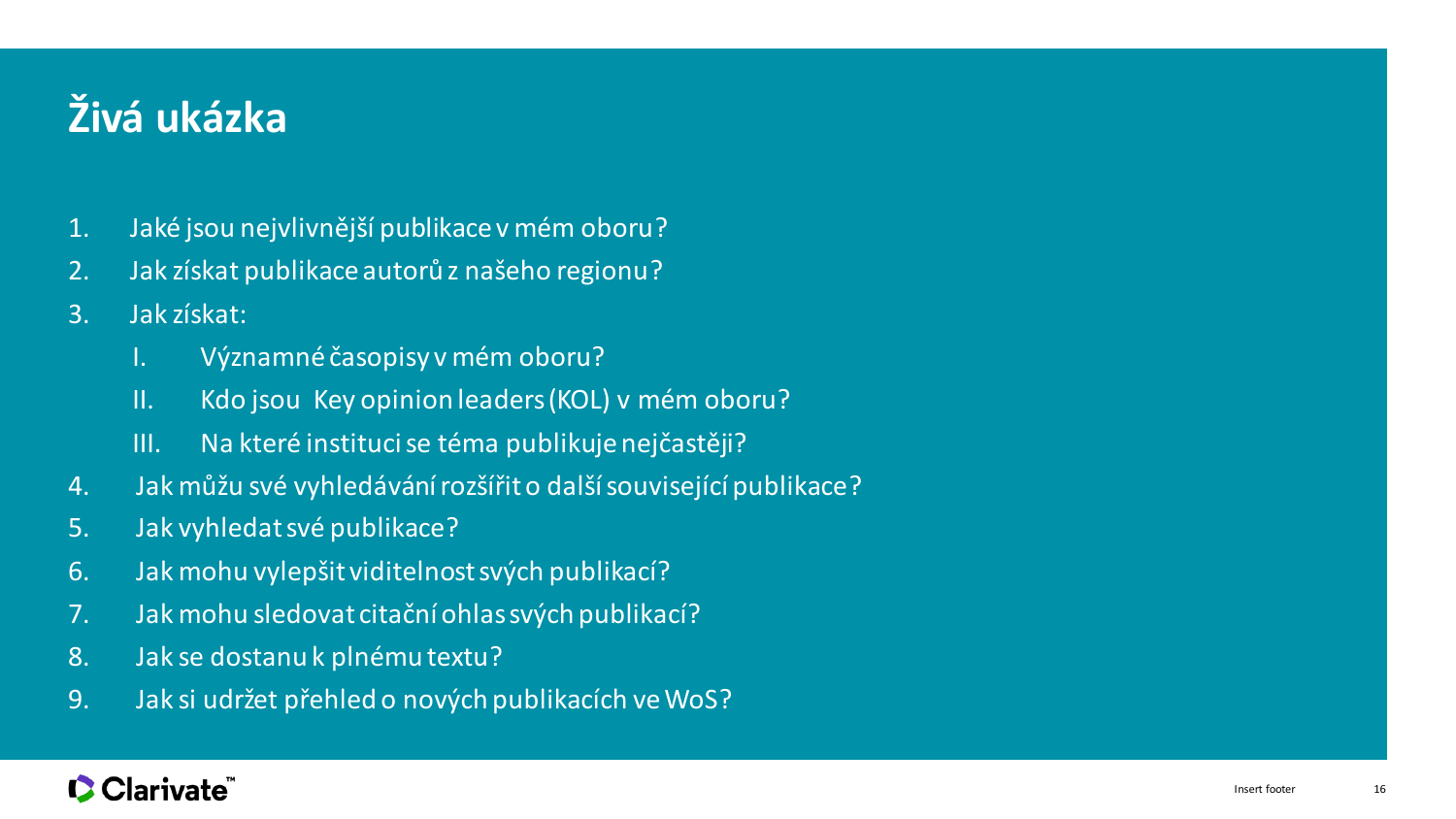

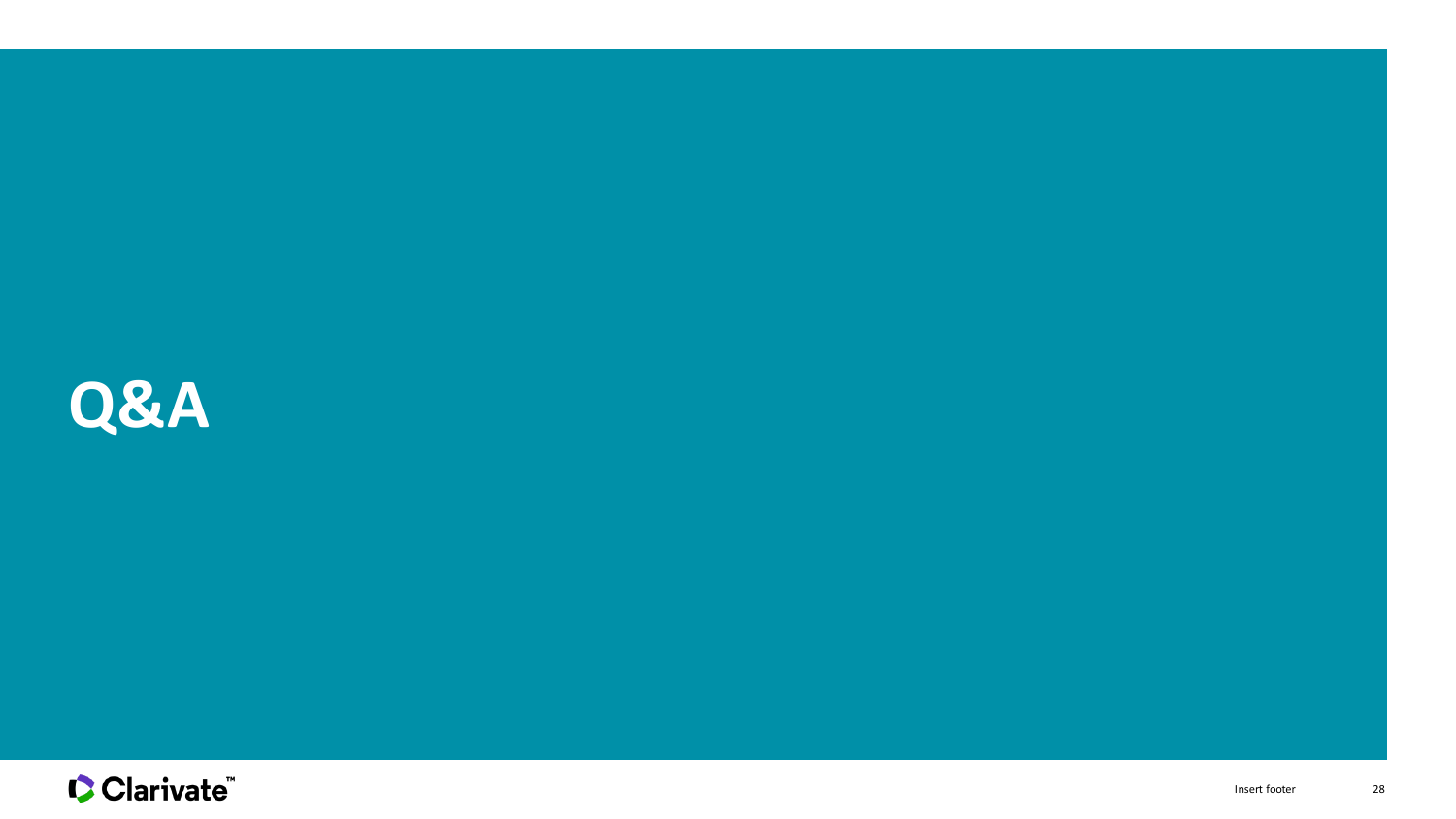## **Důležité odkazy**

# **Probrané nástroje**

**Web of Science** [webofknowledge.com/](http://webofknowledge.com/)

> **Publons** [publons.com/](https://publons.com/about/home/)

EndNote Click [kopernio.com/](https://kopernio.com/)

## **Důležité informační prameny**

**Clarivate Libguides** [clarivate.libguides.com/](https://clarivate.libguides.com/)

**Training Calendar** [clarivate.com/webofsciencegroup/training/](https://clarivate.com/webofsciencegroup/training/)

CClarivate